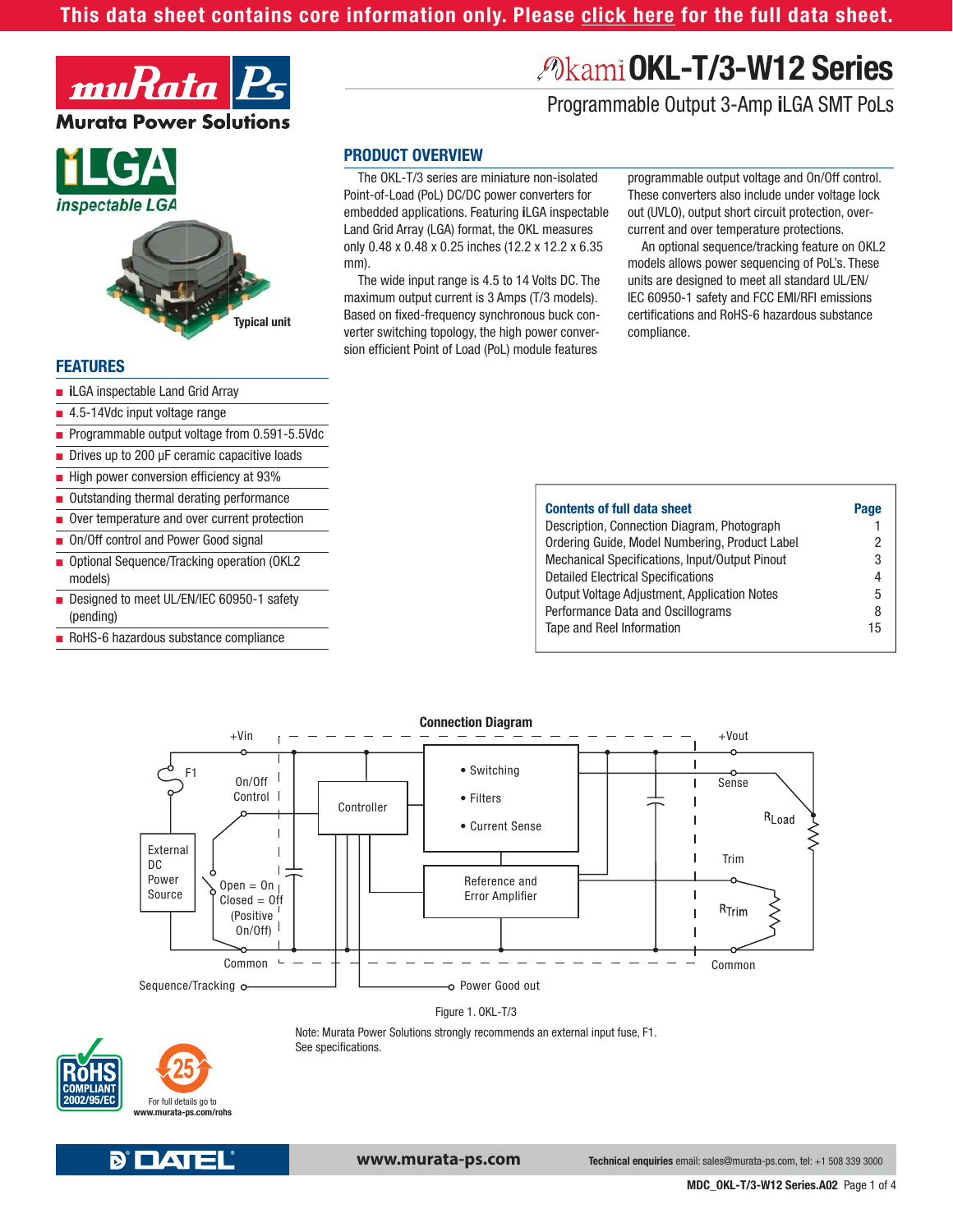## **OKL-T/3-W12 Series**

Programmable Output 3-Amp **i**LGA SMT PoLs

#### **Performance Specifications and Ordering Guide**

**muRata B Murata Power Solutions** 

| <b>ORDERING GUIDE</b>       |               |                     |                  |                                                                                              |                   |                             |          |            |                      |                                       |                                  |     |                                  |                |                                  |
|-----------------------------|---------------|---------------------|------------------|----------------------------------------------------------------------------------------------|-------------------|-----------------------------|----------|------------|----------------------|---------------------------------------|----------------------------------|-----|----------------------------------|----------------|----------------------------------|
| <b>Model Number</b>         | Output        |                     |                  |                                                                                              |                   |                             | Input    |            |                      |                                       |                                  |     |                                  |                | Package - Pinout P83             |
|                             | Vout          | lout (Amps,<br>max. | Power<br>(Watts) | $R/N$ (mV $p-p$ )<br>Max. $\circledA$                                                        | Regulation (max.) |                             | Vin nom. |            |                      | Range   lin, no load   lin, full load | Efficiency                       |     | On/Off<br>Polarity               | Seg/<br>Track  | Case C83                         |
|                             | (Volts) $1$   |                     |                  |                                                                                              | Line              | Load                        | (Volts)  | (Volts)    | $(mA)$ $\circled{4}$ | $(Amps)$ $\oslash$                    | Min.<br>Typ.                     |     |                                  | inches (mm)    |                                  |
| OKL-T/3-W12P-C              | $0.591 - 5.5$ | 3                   | 15.0             | 37                                                                                           |                   | $\pm 0.25\%$   $\pm 0.25\%$ | 12       | $4.5 - 14$ | 20                   | .34                                   | 91% 93%                          |     | Pos.                             | no             | 0.48x0.48x0.25<br>12.2x12.2x6.35 |
| OKL-T/3-W12N-C              | $0.591 - 5.5$ | 3                   | 15.0             | 37                                                                                           |                   | $\pm 0.25\%$ $\pm 0.25\%$   | 12       | $4.5 - 14$ | 20                   | .34                                   | 91%                              | 93% | Neg.                             | n <sub>0</sub> | 0.48x0.48x0.25<br>12.2x12.2x6.35 |
| OKL2-T/3-W12P-C   0.591-5.5 |               | 3                   | 15.0             | Pos.<br>ves<br>Please contact Murata Power Solutions for further information.<br>Neg.<br>ves |                   |                             |          |            |                      |                                       |                                  |     | 0.48x0.48x0.25<br>12.2x12.2x6.35 |                |                                  |
| OKL2-T/3-W12N-C   0.591-5.5 |               | 3                   | 15.0             |                                                                                              |                   |                             |          |            |                      |                                       | 0.48x0.48x0.25<br>12.2x12.2x6.35 |     |                                  |                |                                  |

➀ The output range is limited by Vin. See detailed specs.

➁ All specifi cations are at nominal line voltage, Vout=nominal (5V for W12 models) and full load, +25 deg.C. unless otherwise noted.

Output capacitors are 10  $\mu$ F ceramic. Input cap is 22  $\mu$ F. See detailed specifications. I/O caps are necessary for our test equipment and may not be needed for your application. ➂ Use adequate ground plane and copper thickness adjacent to the converter.

f Ripple and Noise (R/N) and no-load input current are shown at Vout=1V. See specs for details.

#### **PART NUMBER STRUCTURE**



#### **Product Label**

Because of the small size of these products, the product label contains a character-reduced code to indicate the model number and manufacturing date code. Not all items on the label are always used. Please note that the label differs from the product photograph. Here is the layout of the label:



Figure 2. Label Artwork Layout

The label contains three rows of information:

First row – Murata Power Solutions logo Second row – Model number product code (see table) Third row – Manufacturing date code and revision level

| <b>Model Number</b> | <b>Product Code</b> |
|---------------------|---------------------|
| OKL-T/3-W12N-C      | L00103              |
| OKL-T/3-W12P-C      | L01103              |
| OKL2-T/3-W12N-C     | L <sub>20103</sub>  |
| OKL2-T/3-W12P-C     | L21103              |

The manufacturing date code is four characters:

First character – Last digit of manufacturing year, example 200**9** Second character – Month code (1 through 9 and O through D) Third character – Day code (1 through  $9 = 1$  to 9, 10=0 and 11 through  $31 = A$  through  $Z$ ) Fourth character – Manufacturing information

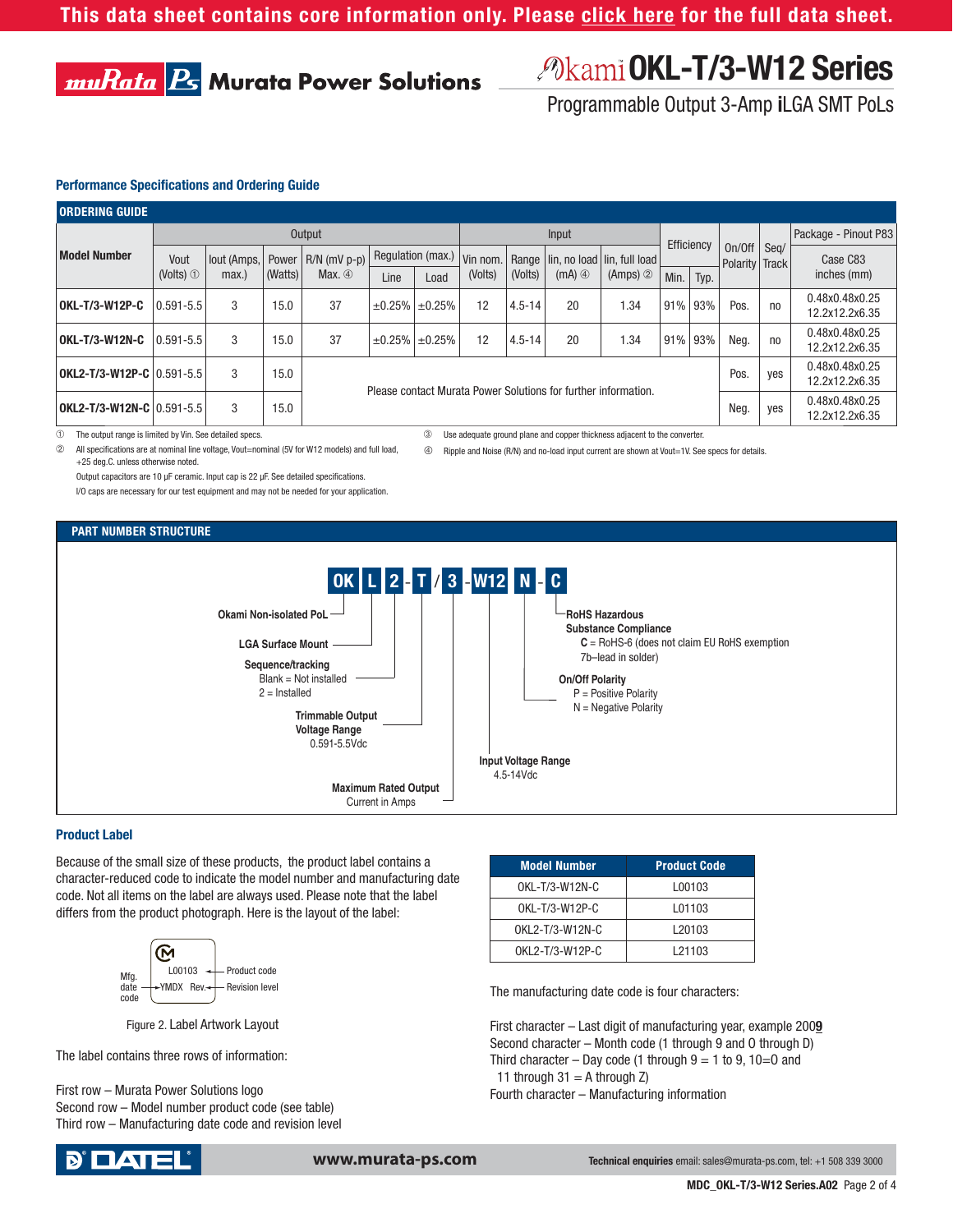## muRata B Murata Power Solutions

## **OKL-T/3-W12 Series**

Programmable Output 3-Amp **i**LGA SMT PoLs